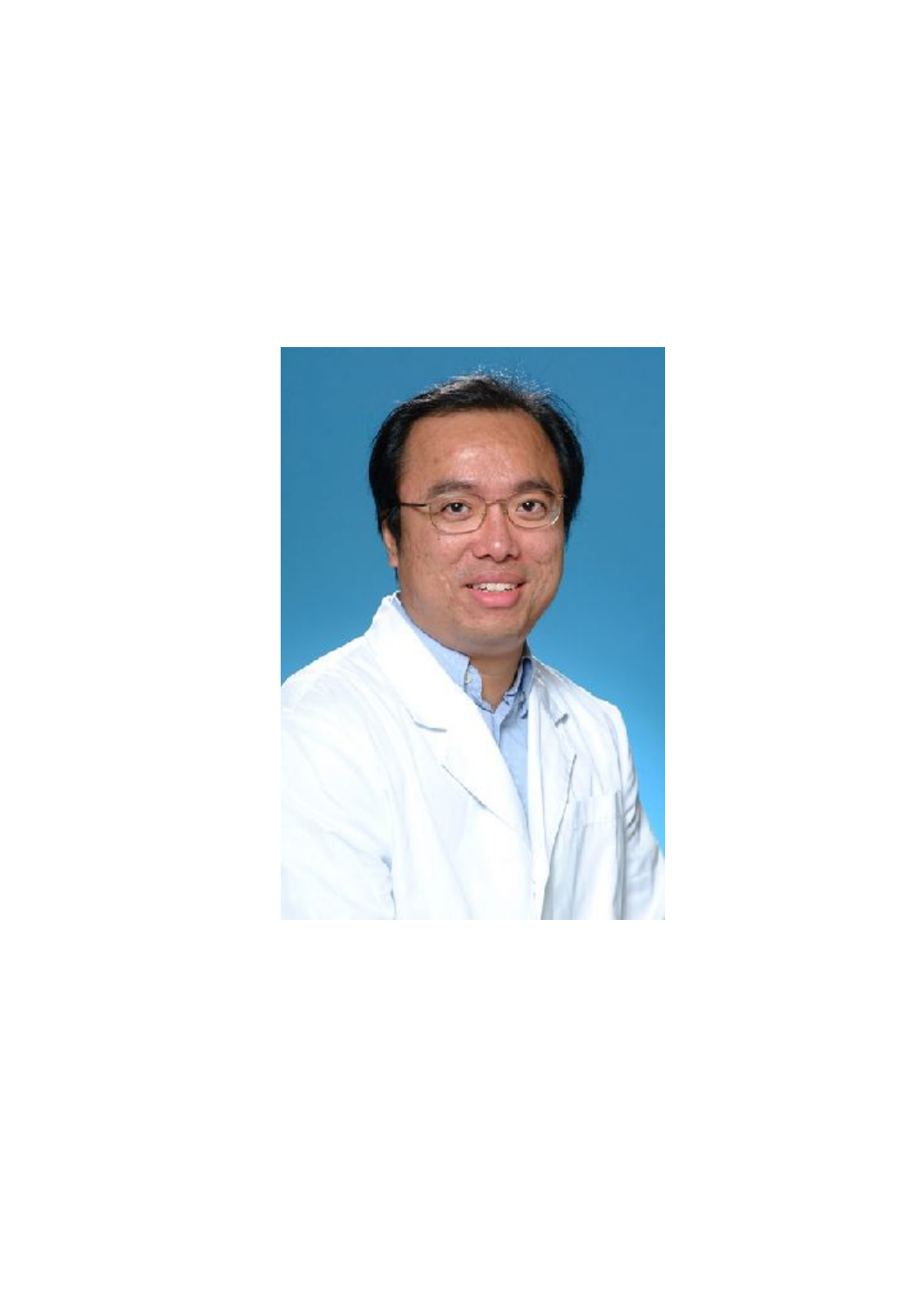# **CURRICULUM VITAE of Mr. Michael WONG (whwong@hkbu.edu.hk)**

## **Name: Wong Wing Hong, Michael**

## **Academic qualifications:**

| 1988.9-1993.9 M.B., B.S. | Guangzhou Medical College, Guangzhou, China |
|--------------------------|---------------------------------------------|
| 1995.9-1997.9 M.Phil.    | The University of Hong Kong                 |

## **Previous positions held:**

| 1997.11-2003.3 Technician/Demonstrator | Teaching Division, School of Chinese Medicine, Hong Kong Baptist |  |  |
|----------------------------------------|------------------------------------------------------------------|--|--|
|                                        | University                                                       |  |  |

## **Present position:**

2003.3-present Senior Technical Officer Teaching Division, School of Chinese Medicine, Hong Kong Baptist **University** 

## **Relevant research work:**

Technical expertise Animal Handling Research area Gastrointestinal Pharmacology